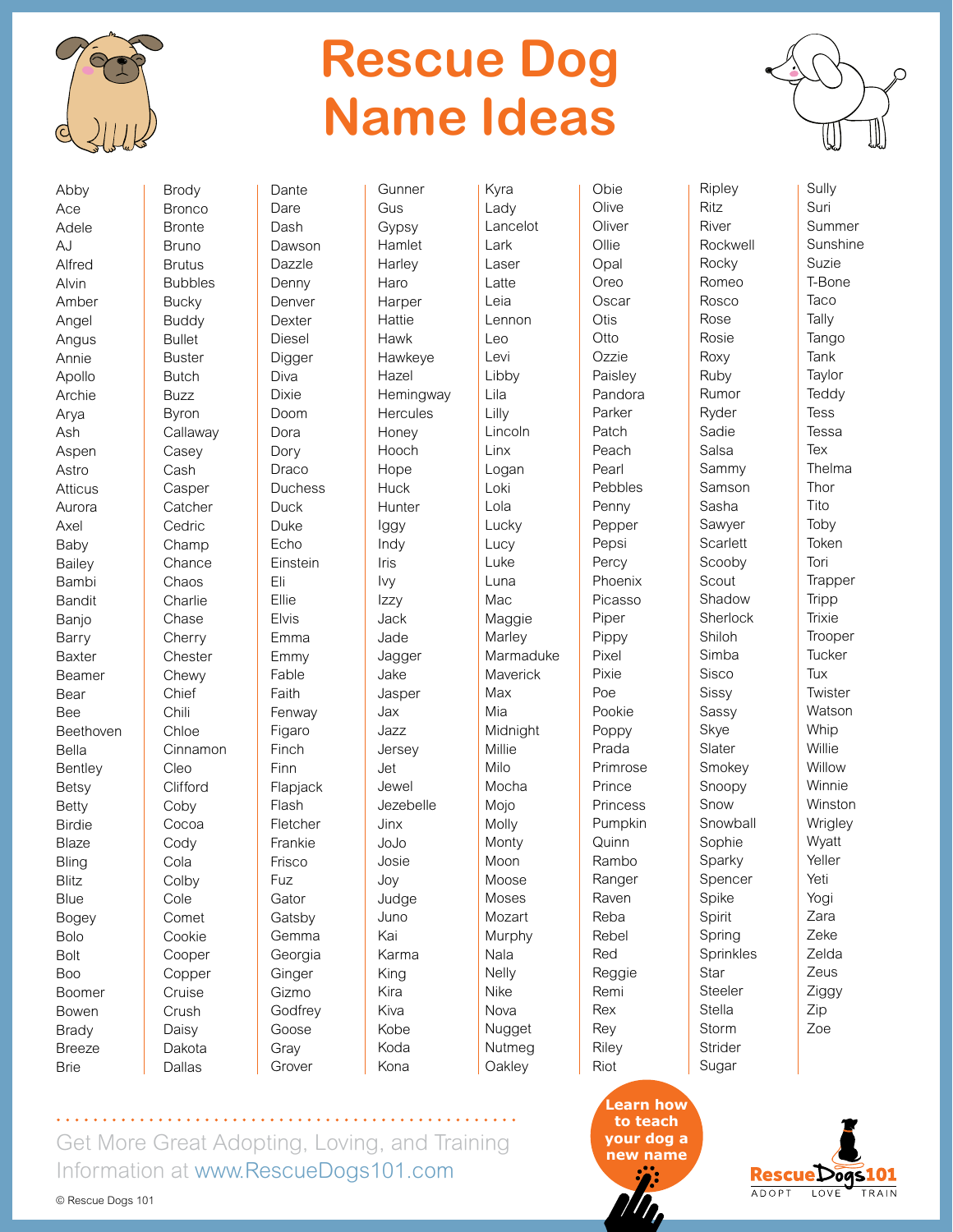## **\*\* GIRL only \*\* Rescue Dog Names**

Adele Amber Angel Annie Arya Bambi Bee Bella Betsy Betty

Birdie

**Bling** 

Brie

**Cherry** 

Chloe

Abby

Bubbles Cleo Daisy Diva Dixie Dora Dory Duchess Eli Ellie Emma Emmy Faith Gemma Georgia **Ginger** Gypsy

Cinnamon

**Hattie** Hazel **Honey** Hope Iris Ivy Jade Jewel Jezebelle Josie Joy Karma Kira Kyra Lady Latte Leia

Libby Lila Lilly Lola **Lucy** Luna Maggie Mia **Millie** Molly Nala **Olive** Opal Paisley Pandora **Peach** Pearl

Pebbles Penny Pixie Pookie Prada Primrose **Princess** Pumpkin Reba Rey Rose Rosie Roxy Ruby Sadie Sasha **Scarlett** 

Sassy Sissy Sophie **Sprinkles** Star **Stella** Sugar Summer Sunshine Suzie Tessa Thelma **Trixie Willow** Zara Zelda Zoe



Get More Great Adopting, Loving, and Training Information at [www.RescueDogs101.com](https://www.RescueDogs101.com)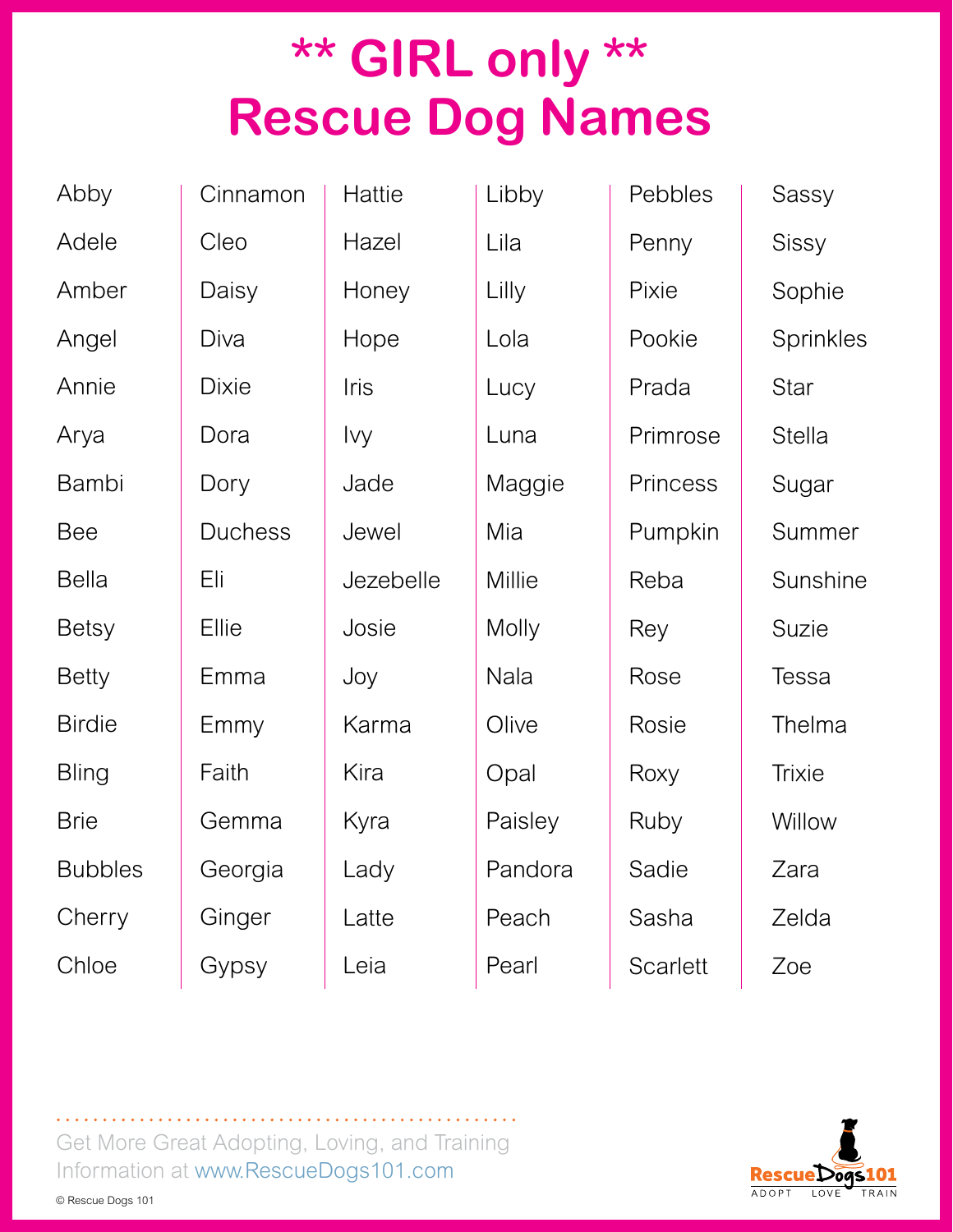## **\*\* BOY only \*\* Rescue Dog Names**

Ace Alfred Alvin Angus Apollo Archie Ash Astro **Atticus** Axel **Bandit** Banjo Barry Baxter Beamer Bear Beethoven **Bentley** Blaze **Blitz** Bogey Bolo Bolt Boomer Bowen Brady Brody **Bronco** Bronte Bruno **Brutus Bucky** 

Buddy **Bullet** Buster **Butch** Buzz Byron Cash Casper **Catcher Cedric** Champ Chance **Chaos Charlie** Chase **Chester** Chewy Chief Chili Clifford Coby Cody Cola **Colby** Cole Comet Cooper Copper Cruise Dakota Dante Dash

Dawson Denny Denver **Dexter** Diesel Digger Doom Draco **Duck** Duke Echo Einstein Elvis Fenway Figaro Finch Finn Flapjack Flash Fletcher Frisco **Gator** Gatsby Goose Grover **Gunner** Gus Hamlet Haro Hawk Hawkeye **Hemingway** 

**Hercules** Hooch **Huck Hunter** Jack Jagger Jake Jasper Jax Judge Juno Kobe Lancelot Lark Laser Lennon Leo Lincoln Linx Logan Loki Luke Mac. Marmaduke **Maverick** Max Milo Mojo **Monty** Moose Moses Mozart

**Oakley** Obie **Oliver Oscar Otis Otto** Ozzie Picasso Rambo **Ranger** Raven Rebel Reggie Rex Riot Rockwell **Rocky** Romeo Rosco Samson Scooby **Sherlock** Shiloh Simba Sisco Slater Smokey Snoopy Sparky Spencer Spike Steeler

Storm **Strider** T-Bone **Taco Tango** Tank **Teddy Tex** Thor Tito Toby Token **Trapper Tripp Trooper Tucker** Tux **Twister Watson Whip Willie Winston Wrigley W**vatt Yeller Yogi Zeke Zeus Ziggy



Get More Great Adopting, Loving, and Training Information at [www.RescueDogs101.com](https://www.RescueDogs101.com)